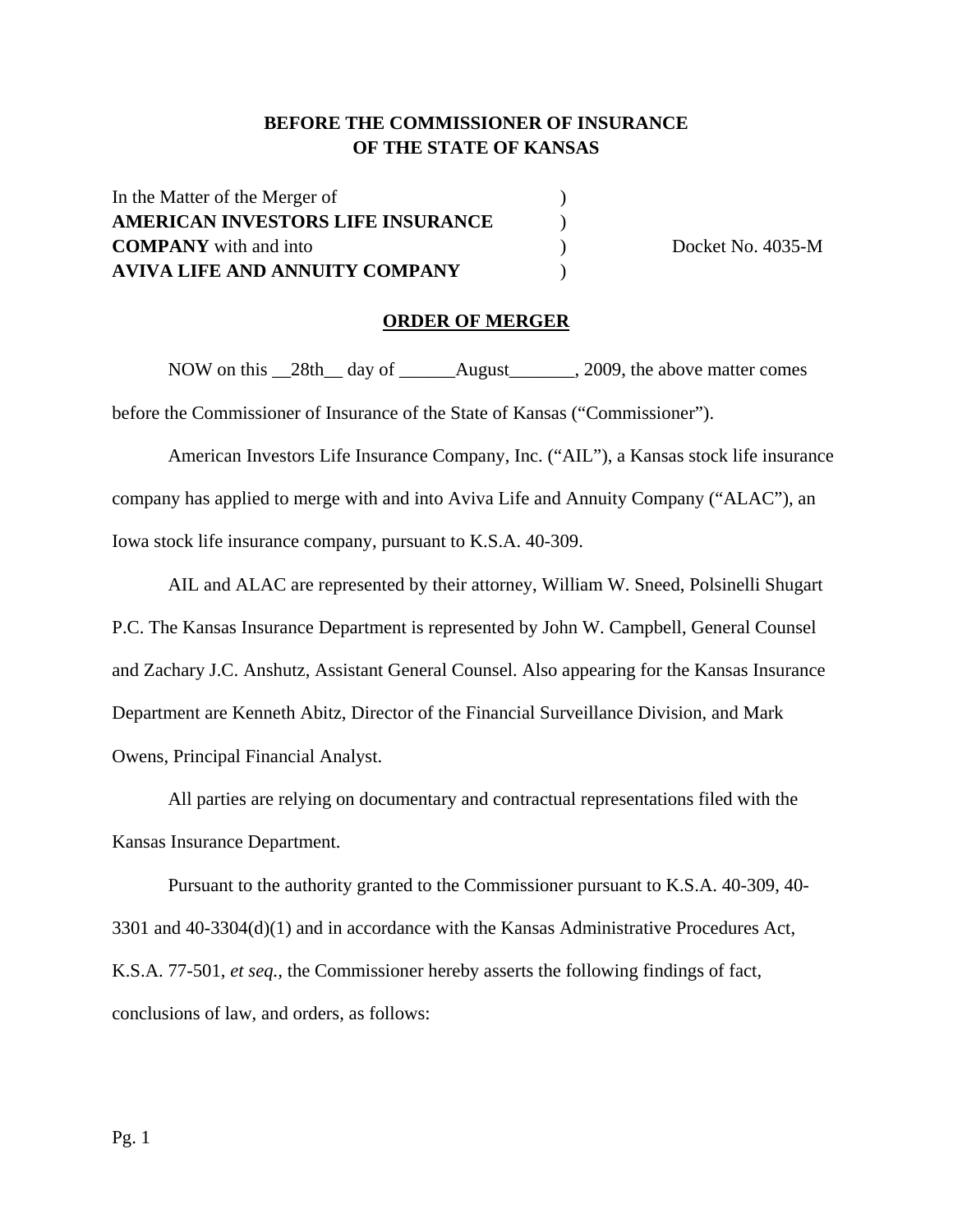#### **FINDINGS OF PUBLIC INTEREST AND POLICY**

The purpose of filing the application was to obtain the approval of the Kansas Insurance Department for the proposed merger of AIL with and into ALAC. The terms and conditions of the proposed merger are fully set forth in the Agreement and Plan of Merger of AIL with and into ALAC (the "Agreement and Plan of Merger").

Significant documents have been reviewed by representatives of the Financial Surveillance Division and the Legal Division of the Kansas Insurance Department, and the Commissioner of Insurance has had the benefit of their technical expertise and advice.

The Applicants have submitted the various Exhibits in the merger filing, including, but not limited to, a Merger Endorsement, a draft Agreement and Plan of Merger, written consent resolutions of the boards of directors and shareholders of AIL and ALAC, actuarial opinions, and financial statements.

The staff of the Kansas Insurance Department has inspected and reviewed the contents of the Agreement and Plan of Merger and related documents and found that the filing of the Agreement and Plan of Merger and related documents are in accordance with K.S.A. 40-309 and that the Agreement and Plan of Merger and related documents have provided all of the information required under Kansas law to enable the Commissioner of Insurance to render a decision on the proposed Agreement and Plan of Merger.

#### **FINDINGS OF FACT AND CONCLUSIONS OF LAW**

1. AIL is a stock life insurance company organized and operating pursuant to the provisions of Article 4 of the Kansas Insurance Code, with its statutory office located in Topeka, Kansas AIL has been authorized to transact business in Kansas since May 4, 1965.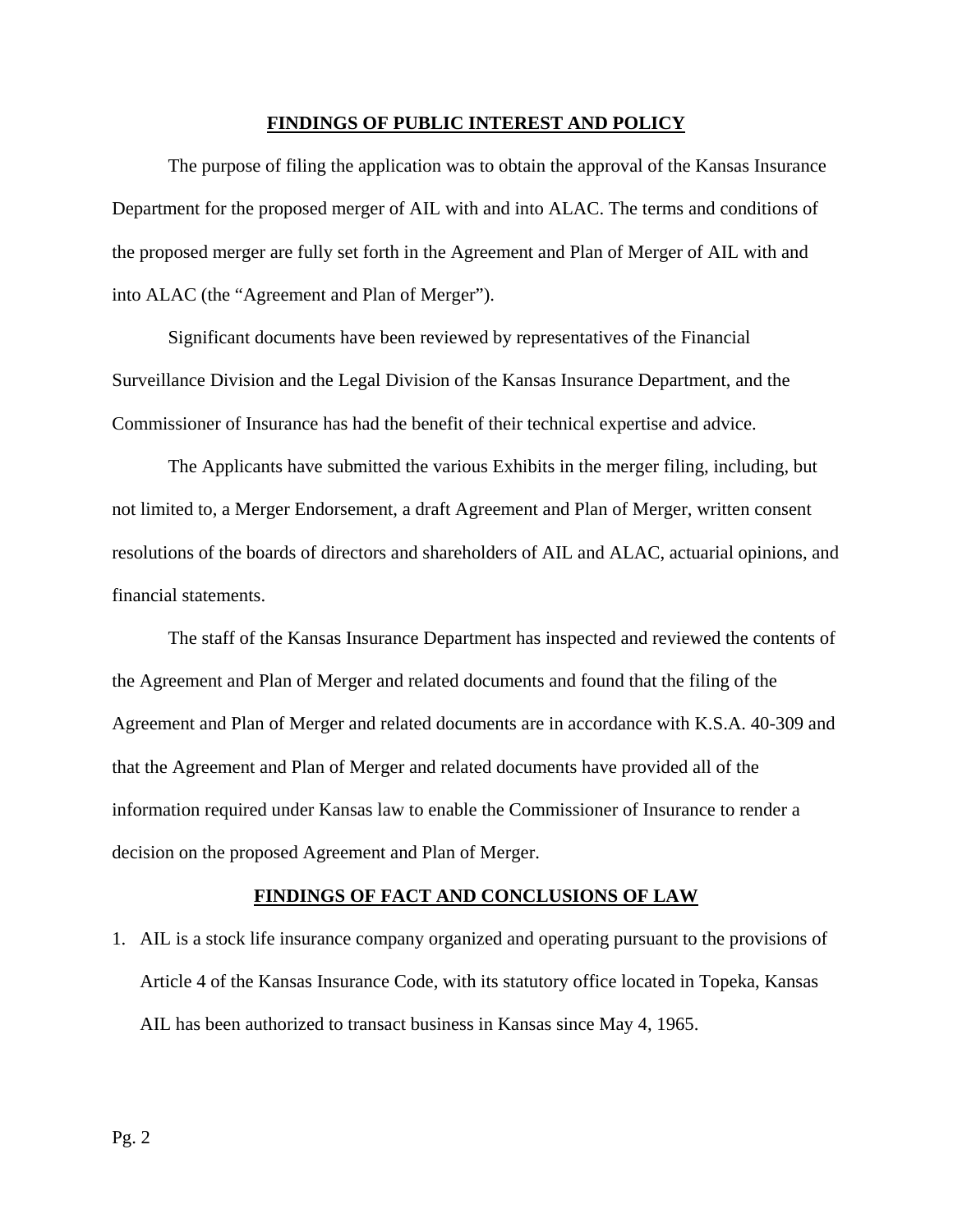- 2. ALAC is a stock life insurance company organized under the laws of Iowa on February 18, 1896, with its statutory office located in Des Moines, Iowa. ALAC has been authorized to transact business in Kansas since December 1, 1919.
- 3. Pursuant to K.S.A. 40-3304, a person proposing to enter an agreement to merge with any domestic insurance company shall file with the Commissioner of Insurance a statement containing the information required by K.S.A. 40-3304.
- 4. Pursuant to K.S.A. 40-309, an insurance company of this state may merge with any other company of any other state engaged in like business and having similar corporate powers. AIL and ALAC are engaged in like business and have similar corporate powers.
- 5. K.S.A. 40-309 will be applied in this matter. ALAC and any person or entities which directly or indirectly control ALAC are exempt from filing a Form A in accordance with K.S.A. 40- 3304(e).
- 6. Pursuant to K.S.A. 40-309, on July 14, 2009, the boards of directors of ALAC and AIL, the sole shareholder of ALAC, and the sole stockholder of AIL each adopted resolutions approving the merger of AIL with and into ALAC.
- 7. ALAC and AIL filed an executed copy of the Agreement of Merger with the Kansas Insurance Department on August 3, 2009.
- 8. The Agreement and Plan of Merger is in compliance with the provisions of K.S.A. 40-309.
- 9. AIL has submitted all necessary materials to the Kansas Insurance Department in connection with the proposed merger; and
- 10. The merger has been approved by the unanimous consent of the sole stockholder of AIL.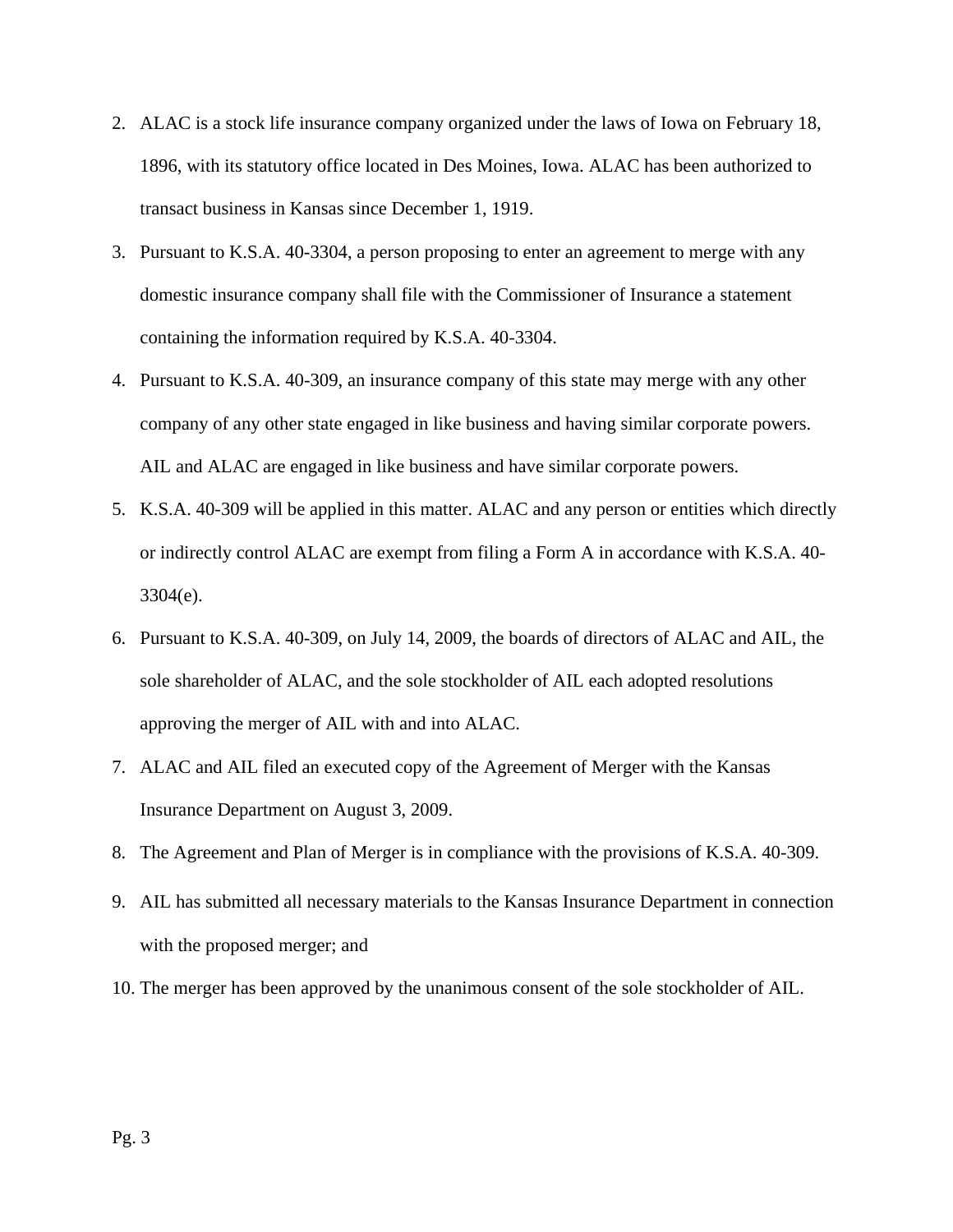11. Based on the information submitted and the representations of ALAC, the merger of AIL with and into ALAC is not made for the purpose of and will not have the effect of changing or influencing control of the surviving company.

### **IT IS THEREFORE ORDERED BY THE COMMISSIONER OF INSURANCE THAT:**

- 1. The merger of AIL with and into ALAC is hereby approved, provided that: (a) within sixty days of the date of this Order, the merger is effected and all appropriate documents are filed with the Kansas Insurance Department; and (b) ALAC shall maintain an office and business operations in the State of Kansas until December 31, 2011 (it being understood that this clause (b) does not impose any specific requirements with respect to the location, size or scope of such office and business operations).
- 2. ALAC shall be exempt from the application of the formal filing and approval requirements of K.S.A. 40-3304 as it may be deemed to apply to the merger of AIL with and into ALAC.
- 3. In conjunction with this Order, the Kansas Certificate of Authority of AIL shall be cancelled by the Commissioner of Insurance of Kansas.
- 4. The Commissioner of Insurance retains jurisdiction over the subject matter of this proceeding and over the parties for the purpose of entering such Orders as may be deemed necessary and appropriate.

### **NOTICE OF RIGHTS**

AIL is entitled to a hearing pursuant to K.S.A. 77-537, the Kansas Administrative Procedure Act. If AIL desires a hearing, the company must file a written request for a hearing with:

 John W. Campbell, General Counsel Kansas Insurance Department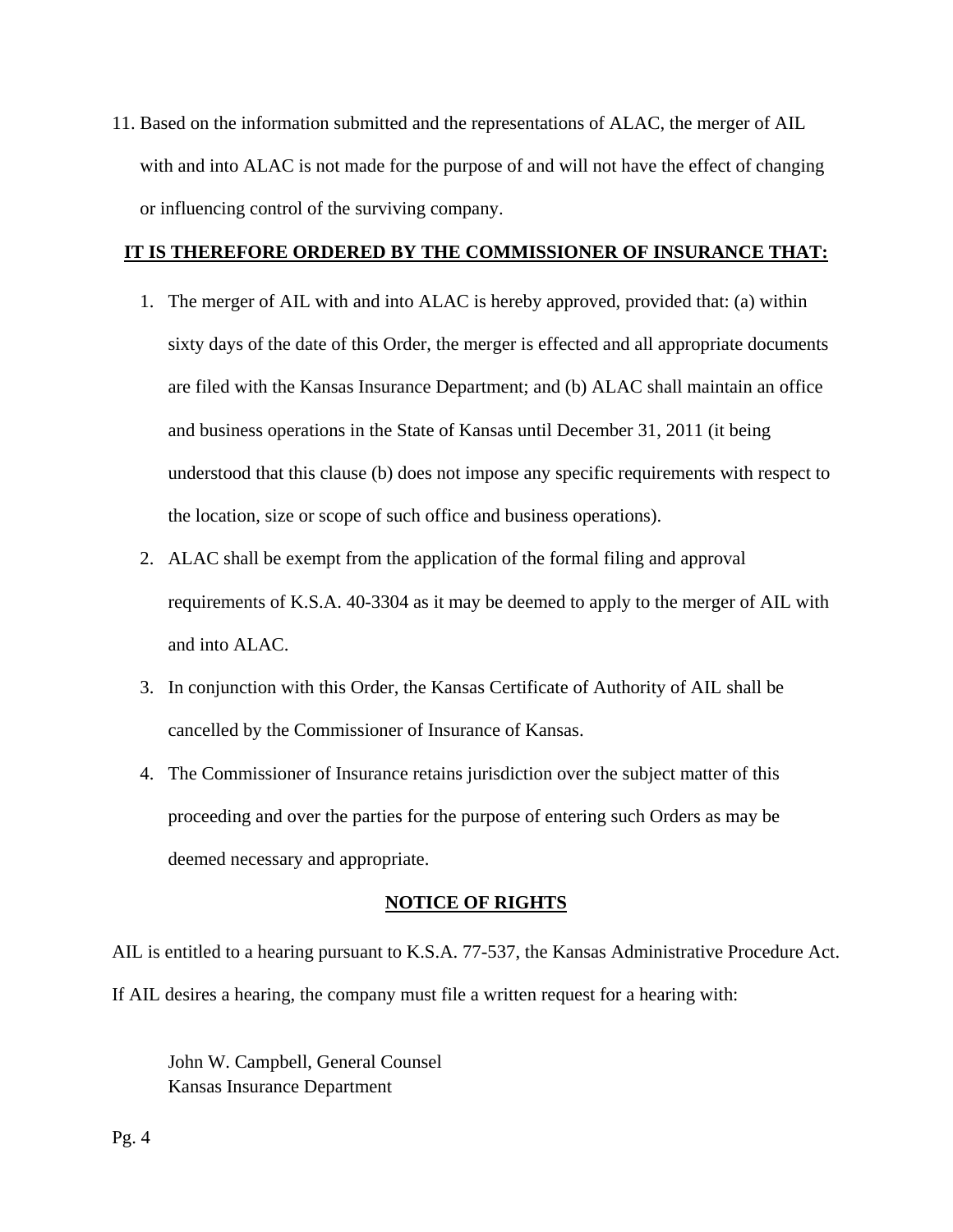420 S.W.  $9<sup>th</sup>$  Street Topeka, Kansas 66612

This request must be filed within fifteen (15) days from the date of service of this Order. If AIL requests a hearing, the Kansas Insurance Department will notify the company of the time and place of the hearing and information on the procedures, right of representation, and other rights of parties relating to the conduct of the hearing, before commencement of the same.

If a hearing is not requested in the time and manner stated above, the Order shall become effective as a Final Order upon the expiration of time for requesting a hearing, pursuant to K.S.A. 77-613. In the event that AIL files a petition for judicial review, pursuant to K.S.A. 77- 613(e), the agency officer to be served on behalf of the Kansas Insurance Department is:

 John W. Campbell, General Counsel Kansas Insurance Department 420 S.W.  $9<sup>th</sup>$  Street Topeka, Kansas 66612

# **IT IS SO ORDERED THIS \_28th\_\_ DAY OF AUGUST, 2009 IN THE CITY OF TOPEKA, COUNTY OF SHAWNEE, STATE OF KANSAS.**



 $\angle$ s/ Sandy Praeger $\angle$  Sandy Praeger Commissioner of Insurance

 $\angle$ s/ John W. Campbell $\angle$  John W. Campbell General Counsel